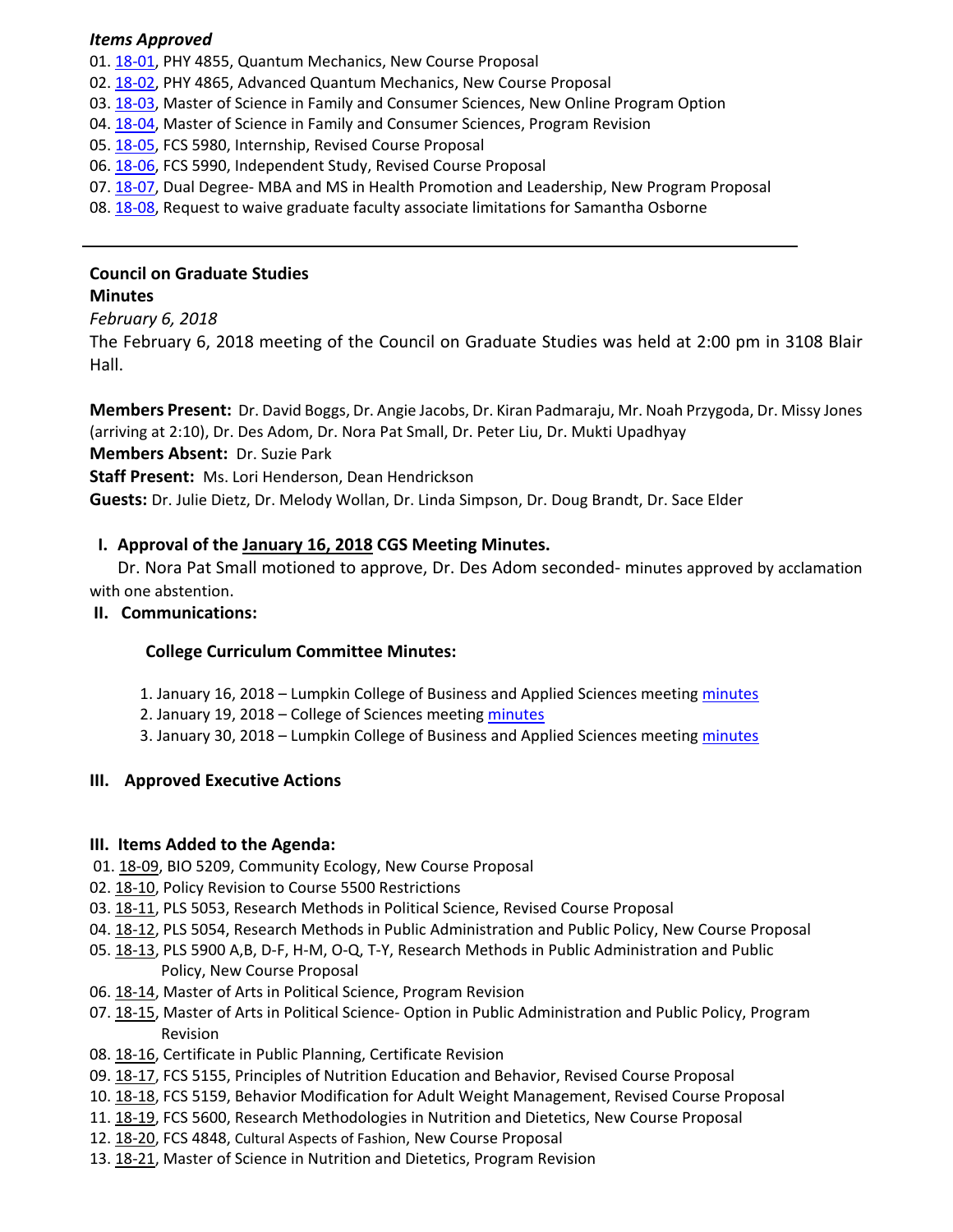14. 18‐[22,](http://castle.eiu.edu/eiucgs/currentagendaitems/agenda18-22.pdf) CIT 4843, Human Computer Interaction, New Course Proposal 15. 18‐[23,](http://castle.eiu.edu/eiucgs/currentagendaitems/agenda18-23.pdf) CIT 4853, Emerging Trends in CIT, New Course Proposal

# IV. Items Acted Upon- agenda taken out of order to accommodate schedules, 18-07 was acted on **first**

01. 18‐[01,](http://castle.eiu.edu/eiucgs/currentagendaitems/agenda18-01.pdf) PHY 4855, Quantum Mechanics, New Course Proposal

 Dr. Brandt presented, Dr. Small motioned to approve, Dr. Adom seconded, council approved unanimously with request to change wording on page 5 item 6 to "4 one‐hour exams."

02. 18-[02,](http://castle.eiu.edu/eiucgs/currentagendaitems/agenda18-02.pdf) PHY 4865, Advanced Quantum Mechanics, New Course Proposal

 Dr. Brandt presented, Dr. Small motioned to approve, Dr. Padmaraju seconded, council approved unanimously.

03. 18‐[03,](http://castle.eiu.edu/eiucgs/currentagendaitems/agenda18-03.pdf) Master of Science in Family and Consumer Sciences, New Online Program Option

 Dr. Simpson presented, Dr. Padmaraju motioned to approve, Dr. Small seconded, council approved unanimously.

04. 18‐[04,](http://castle.eiu.edu/eiucgs/currentagendaitems/agenda18-04.pdf) Master of Science in Family and Consumer Sciences, Program Revision

 Dr. Simpson presented, Dr. Adom motioned to approve, Dr. Padmaraju seconded, council approved unanimously.

05. 18‐[05,](http://castle.eiu.edu/eiucgs/currentagendaitems/agenda18-05.pdf) FCS 5980, Internship, Revised Course Proposal

06. 18‐[06,](http://castle.eiu.edu/eiucgs/currentagendaitems/agenda18-06.pdf) FCS 5990, Independent Study, Revised Course Proposal

 Dr. Simpson presented both courses, Dr. Adom motioned to approve both courses in one motion, Dr. Padmaraju seconded, council approved unanimously.

07. 18‐[07,](http://castle.eiu.edu/eiucgs/currentagendaitems/agenda18-07.pdf) Dual Degree‐ MBA and MS in Health Promotion and Leadership, New Program Proposal

 Dr. Wollan and Dr. Dietz presented, Dr, Upadhyay motioned to approve, Dr. Liu seconded, council approved unanimously.

08. 18‐[08,](http://castle.eiu.edu/eiucgs/currentagendaitems/agenda18-08.pdf) Request to waive graduate faculty associate limitations for Samantha Osborne

 Dean Hendrickson presented, Dr. Small motioned to approve, Dr. Padmaraju seconded, council approved unanimously.

## **V**. **Items Pending:**

## **VI. Other Items:**

Dr. Sace Elder presented the First Choice Renewal request for the program in History.

## **VII. Committee Reports:**

- Library Advisory Board- Nora Pat Small- awards announcement is out, bylaws changed to include a grad student rep
- Academic Technology Advisory Committee-David Boggs- no meeting
- Graduate Student Advisory Council- Lori Henderson- First Grad Student Networking Night planned for February 7, all invited.
- Committee for the Assessment of Student Learning-Nichole Mulvey- no report
- Enrollment Management Advisory Committee- no report
- Honorary Degree- no report

## **VIII. Dean's Report:**

Reminder of awards deadlines approaching. Dr. Melton temporarily assisting OISS in processing admissions.